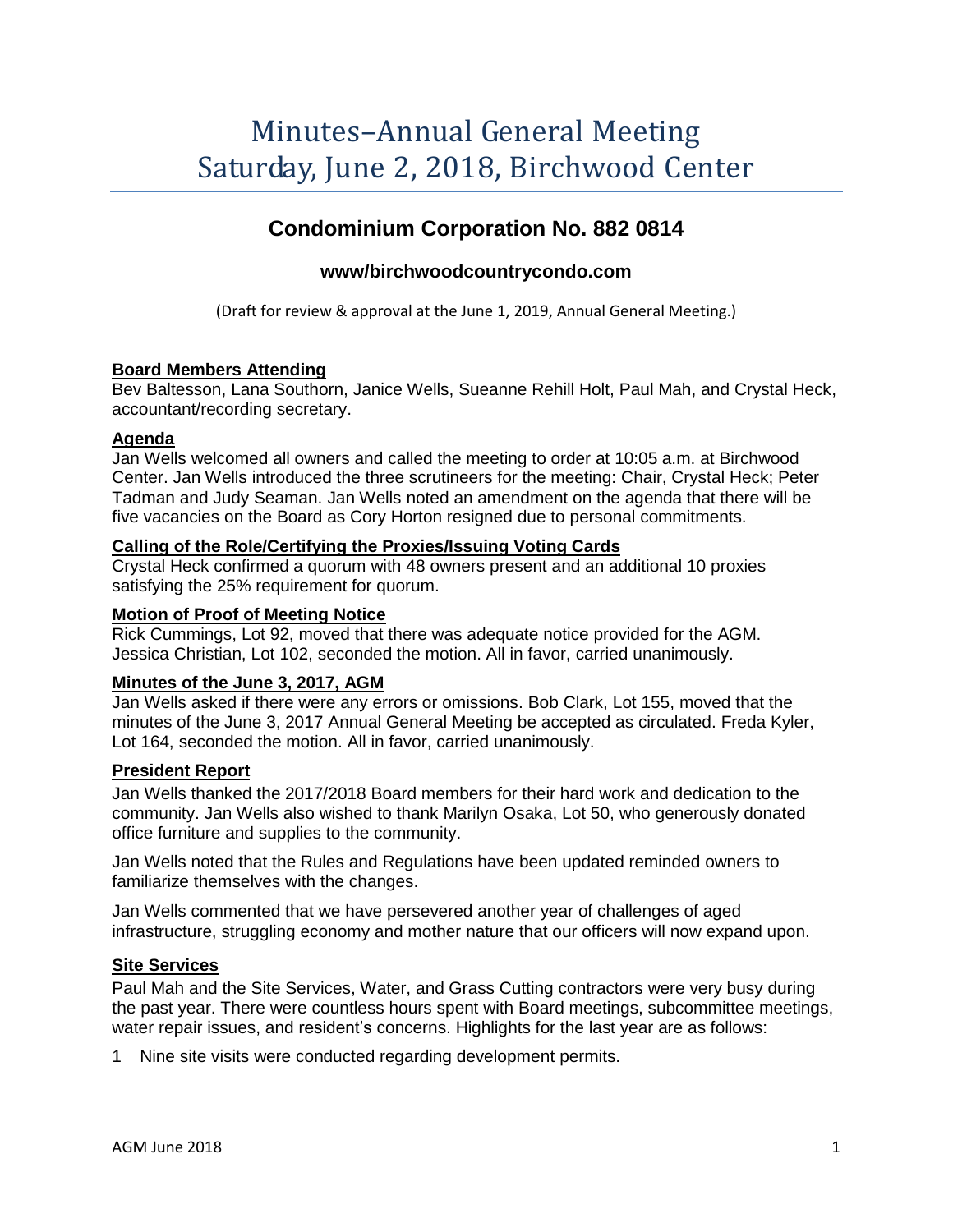- 2. The Bridge Repair Project: There was an onsite meeting with an engineering firm. The estimate for repairs are \$2,000. for welder services, \$300. for wood planks and a donation of steel.
- 3. The community dumpster is being abused and we are running the risk of losing privileges. If that would be the case all trash would need to be taken to the transfer station in Lindale. A reminder to all owners that only household refuse is allowed in the on-site dumpster, and larger items need to be taken to the transfer station in Lindale.
- 4. The front entry gate had several repairs this year: a. There was an accidental break on the control arm by a resident. Repairs were completed, and costs recovered.
	- b. Line repair on the gate, outgoing underground line sensor was replaced at our cost.
- 5. Paul Mah again thanked the contractors for the hard work on the roads in the community. Dust control continues to be an issue and the Board is trying to balance the high costs of dust control and other seasonal road operations working with the high demand traffic areas only.
- 6. This year there was several water service repairs. Most were done in house by our resident contractors namely Rod Yakubow, Jerry Wells, and Bruce Swanston, but there was one major repair in Willow Ridge where a contractor was brought in. Service was interrupted from mid March until Mar 28<sup>th</sup>, when contractors were able to repair the frozen main line. Thanks go out to the residents for their patience.
- 7. Action Items completed included:
	- a. Installation of speed and golf cart usage signs.
	- b. Culvert and ditch repairs.
	- c. Electric box replacements.
	- d. Contract review.
	- e. Lot 71, CC valve replacement.
	- f. Tree trimming, dead and hazardous tree removal.
	- g. Monthly approval and review of contractor invoices.
- 8. Site Services conducted weekly site inspections throughout the community to ensure lot compliance. The Board sent out 32 noncompliance letters in which 29 lots were subsequently cleaned. The other three lots were fined, and monies collected and have since been resolved.

# **Brazeau County Liaison**

Sueanne Rehill Holt provided a brief report on her communication with Brazeau County and wanted to update owners of her findings.

- 1. Animal Control all domestic animal control in Birchwood is controlled under the Brazeau County Animal Control Bylaw No: 948-17. Any additional information can be found on the Brazeau County website. She wanted to remind owners that if there are concerns with other wild life, owners need to contact Alberta Fish and Wildlife. The Board is not responsible for animal control in the community unless there is a wild animal that may be harmful to personal safety then Site Services should be notified.
- 2. The Brazeau County has a Municipal Energy Efficiency Rebate program currently in effect and if there is interest in the program, further information is available on the Brazeau County website.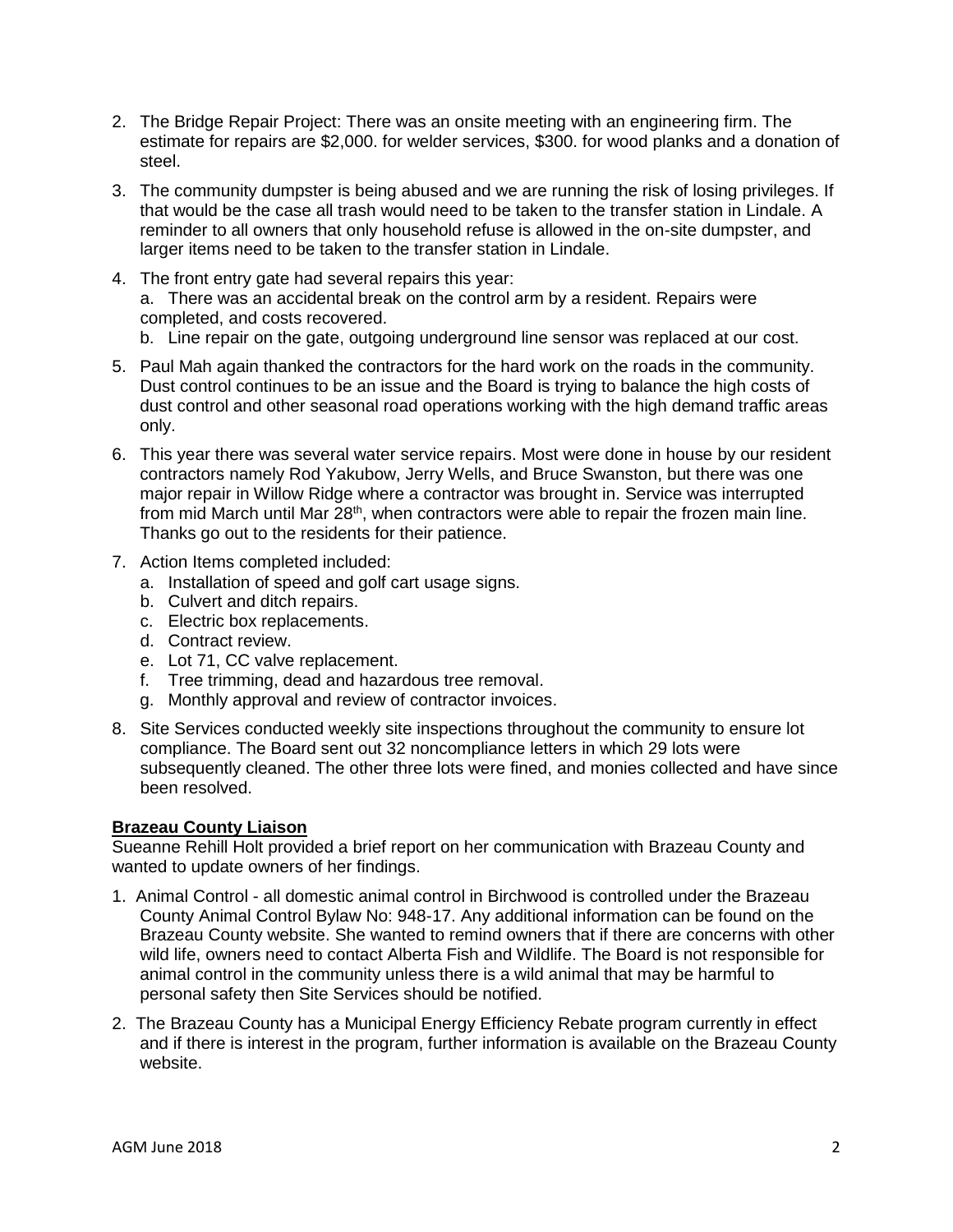- 3. The Board, to date, has not received a response from the County on the funding and assistance for road improvement on the Emergency Access Road south of the community. The Board will follow up with another letter to Brazeau County.
- 4. Sueanne Rehill Holt brought to the attention of the owners, the Brazeau County "Community Standards Bylaw". This bylaw allows a municipality to make bylaws respecting maintenance standards for buildings and structures and unsightly or derelict buildings or structures. Birchwood community falls under this land use district identified in their bylaw under Section 1.2 (u) (l); as well as their weed control policy.
- 5. Sueanne Rehill Holt reminded the owners of the requirement to complete a development application if they wish to build structures or undertake work that will affect the slope of the land or require a first call to locate services. This also includes landscaping and/or leveling, as well as construction or changes for driveways and culverts. The Condominium development application can be found on the birchwoodcountrycondo.com website. Owners are also required to take the approved application to Brazeau County to obtain a Brazeau County development permit. For information, the Brazeau County development application can be found on www.brazeau.ab.ca website.
- 6. A brochure was included in the AGM package entitled: "Welcome Home Brazeau County Waste Management & Recycling Information". This will assist owners identify what items should not be placed in the dumpster on site, and where other items can be disposed of. Only regular household garbage is allowed in the dumpster on site. *If it doesn't fit under your kitchen sink, then it does not go into the dumpster*.

# **Financial Report**

Bev Baltesson noted to the owners in attendance that the financial report was included in the AGM package. Any questions regarding the financial reports may be presented in the Members Forum.

# **Social Club**

Bev Baltesson gave a report on behalf of the Social Club for the period of June 1, 2017 to May 31, 2018. The Social Club was put into place to encourage social interaction and comradery in our community. It is also intended to make Birchwood a better place to live and to enhance the neighborhood by various ways including improving social areas. The Social Club is run by a volunteer committee and we want to encourage anyone who wants to help with any event to come forward. Any volunteering is welcome, whether it is for an event, for an hour, or to be a part of the committee.

Bev Baltesson reminded the owners that the Social Club, and events that are run by the committee, do not have access to Birchwood Center without costs. The Social Club, with help of the monies from functions, allows the committee to purchase all cleaning/paper products for the Center. Volunteers also take responsibility for cleaning of the Center. Each year the Club makes donations to the Condominium Board in lieu of using the Center for various social events. The committee feels very strongly that costs for social events at the Center should not be a cost that all lot owners should be responsible for, since not all owners attend the social functions at the Center. Improvements that were provided by the Social Club to the Center for this past year include the Canada Flag, flag pole, and office walls. The current bank balance is \$2,970.85.

Bev Baltesson invited everyone attending to enjoy hamburgers and cookies after the meeting. The committee thanks everyone who helps do clean up of the Center after the functions.

# **FireSmart Program**

Clarence Wastle, Lot 84, gave an update on the Fire Smart program that the community have in place. Last year the \$500 grant was used to host a breakfast meeting. There were 35 lots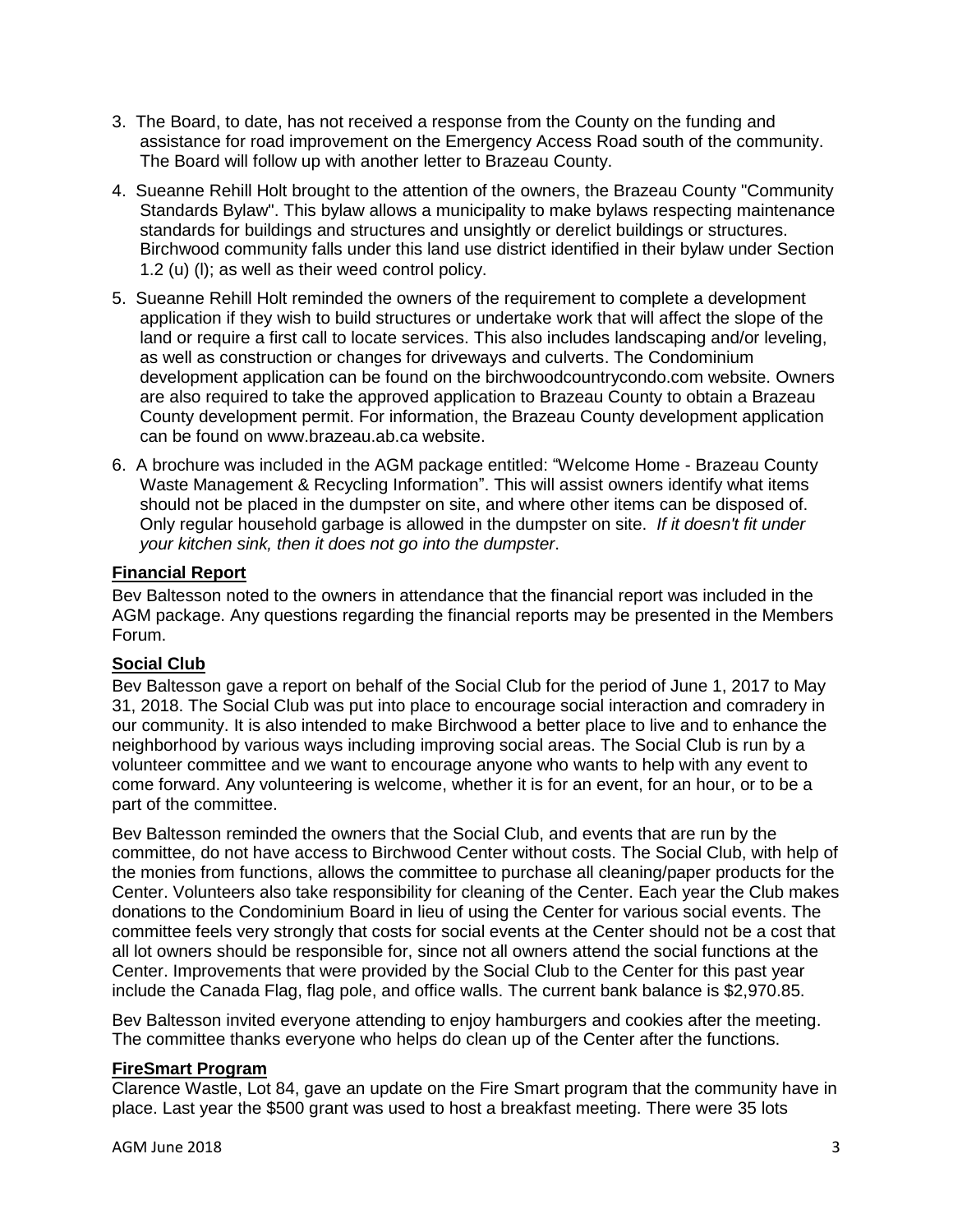represented. In October 2017 volunteers from Brazeau County Fire Department came into the community and provided some inspections in the community. Clarence Wastle received a report which included recommendations for the area, and Clarence Wastle will provide these to the new Board. Recommendations included items as follows: all the lots should have signage; maps at the of entry point for each area; area maps must be maintained and up to date; the road access, i.e., dead end roads need to have signage; oil field road access agreements; muster station outside the community; investigate if there should be fire wardens in place to conduct sweep a of areas during an emergency; and, an up to date list available to ensure all residents have been accounted for in an emergency.

There is an additional \$500 grant provided to the community for 2018. Clarence Wastle will work with the new Board to arrange another event to use the grant money and to give the owners another update of the Fire Smart program. Currently, on June 23, 2018, Brazeau County Fire Department as well as a Fire Smart representative will be on site and will provide assessments to owners who would be interested in getting Fire Smart approval. Clarence Wastle asked for volunteer home owners who would be interested in having their area assessed.

Clarence Wastle also said that there will be a prepare and clean up day, to remove dead and fallen trees and fire fuel in the fall 2018 - keep a look out for information on the board at the front gate. Clarence Wastle also would like to ask for any owners that would be interested in volunteering to be part of this fire smart committee. Clarence Wastle thanked everyone for all the volunteer help to date.

# **Approval of 2017 Audited Financial Statement**

Richard Cummings, Lot 92, moved that the financial report, distributed in advance of the meeting, be accepted as circulated. John Budd, Lot 1, seconded the motion. All in favor, carried unanimously.

# **Appointment of Auditor**

Shawn Little, Lot 161, moved that we use Heather Zeniak Professional Corp. to audit the 2017- 2018 finances, seconded by Peter Tadman, Lot 157. All in favor, carried unanimously.

# **Approval of the 2018/2019 Budget**

Jan Wells asked if there were any questions regarding the budget information supplied to all owners in the AGM package. Clarence Wastle, Lot 82 asked about the allocation of 10% of revenue to a reserve fund. This was informally discussed by the Board and the budget was revised by reducing the ground maintenance budget to \$34,475.00 and increasing the reserve contingency fund budget to \$17,125.00 and therefore not changing the overall budget numbers.

Jan Wells asked if she could have a motion to accept the 2018-2019 Budget as amended. Clarence Wastle, Lot 84, moved that the budget, distributed in advance of the meeting, be accepted as amended. Wally MacNeil, Lot 7, seconded the motion. All in favor, carried unanimously.

# **Letter to Owners – Water Upgrade**

Jan Wells talked about the water upgrade information included in the AGM package. The past Board wanted this information to go to all the owners because this necessary upgrade will affect every owner financially. The safety of our water systems is something that affects all lot owners and is the overall importance to the Board. As explained in the letter, Alberta Environment has advised the Board that this upgrade may not be the final upgrade and to expect future required enhancements in the upcoming years.

The 2018/2019 Board will need to begin this project once there is an updated approved engineer study in place, and it will involve modifications and additions to the current well houses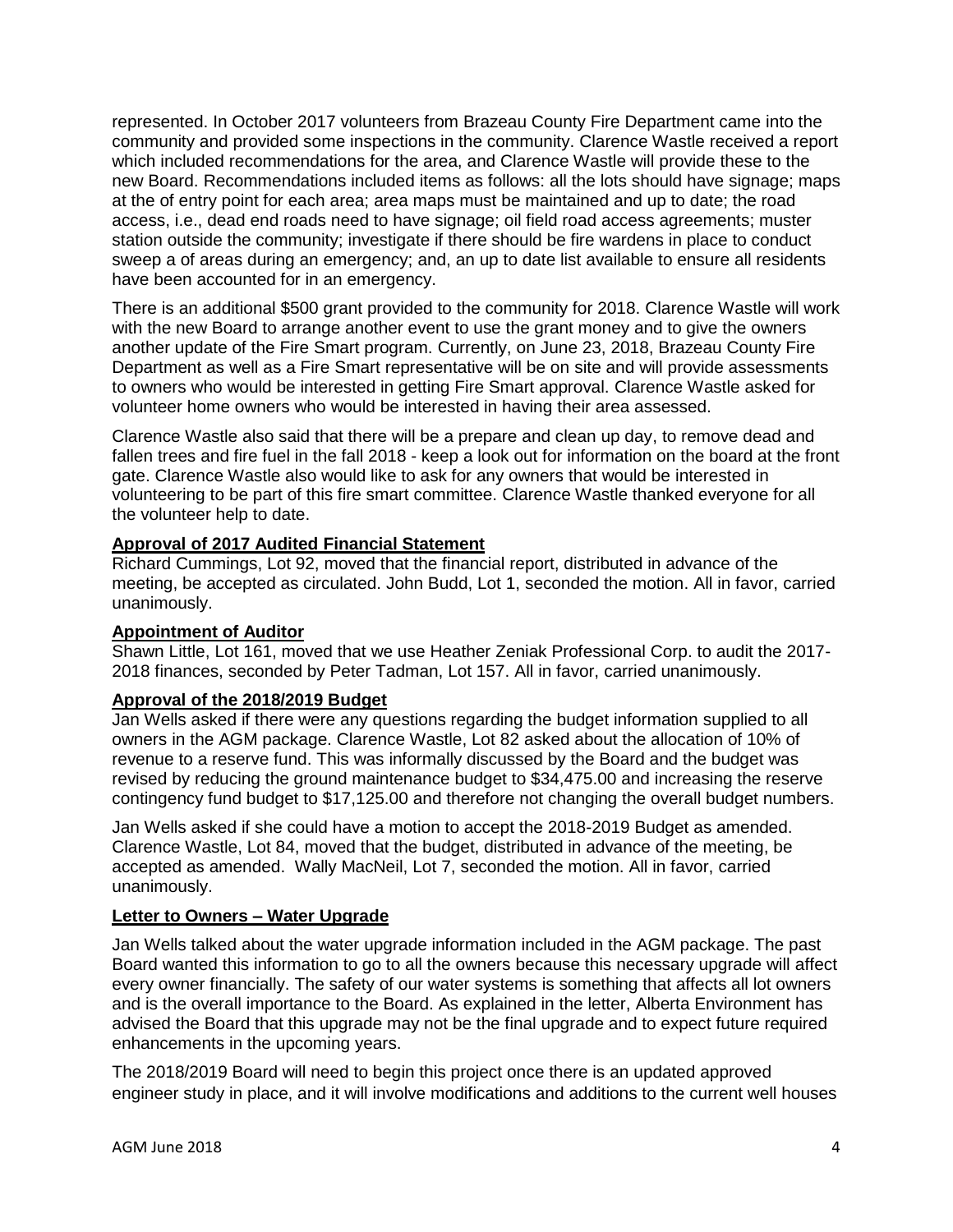both the building structures and the systems pumps and water tanks. This project will attract a special assessment whereby the owners, in all likelihood, would be billed a fixed amount. We feel that this undertaking needs to be done once and it needs to be done right. We are hoping to get a sense from you today to guide and/or assist the upcoming Board with knowledge and research to aide us to make the decisions. The new Board will be prepared to advise the owners as they proceed through this process through information sessions and through mail outs.

#### **Members Forum:**

Jessica Christian, Lot 102, has concerns regarding the dangerous cottonwood trees that are near her property. Sueanne Rehill Holt stated that she knows of an owner who recently had trees removed and who may be able to provide contact information. Jessica Christian also asked if the Board would consider putting up dog waste disposal stations on community property to help curb the lack of owners picking up waste if they have forgotten bags. The Board will review this item at the next regular meeting.

Betty MacRae, Lot 21, asked the owners if anyone could understand the financial statements that were included in the AGM package. She explained that she is very knowledgeable with regards to accounting and there is something wrong with the books. She is unable to make any sense of the numbers provided and feels that there is money missing. She has asked that a meeting be called to explain to everyone how the books are done and to explain the statements so that everyone can understand the information presented. Betty explained that she has concerns that our bookkeeping & accounting is not being done correctly. She apologized to Crystal Heck indicating that it was nothing personal, but something is wrong with the books. Betty MacRae also asked if the Board signed a new contract this year with the Auditor we have used in past years as the Auditor's rates sound real expensive. She asked if we normally get 3 quotes for contractors, could we do that for next year for the Auditor as she is certain that we are paying too much for this service. Betty MacRae explained that she is still not sure that the Corporation has WCB coverage and asked if the Board has in place liability insurance for volunteers and WCB protection for contractors. Jan Wells reassured the owners that these items are in place and are renewed yearly. Betty MacRae then asked if there were job descriptions for each position on the Board. She asked if there is a list of duties or responsibilities for each Board position. Betty MacRae also indicated that the Treasurer or a member of the Board should be doing entries into the accounting system as they are simple in and out entries and we could save money on this task. Betty MacRae also asked about posting answers to owner questions and receiving a hard copy of the meeting minutes as not all owners read their email or have access to a computer and the website. Betty MacRae also advised that the Alberta Condominium Act was revised this year and it states that the Board must now appoint a FOIP Officer or a Board member could be appointed as a FOIP Officer.

Sueanne Rehill Holt felt that the financial statements are a standard form provided by the auditor. She doesn't feel that any other accounting firm would change the statements for owners to better understand them. She also let the owners know that the auditor is provided all the information that Crystal Heck has recorded into the accounting file. If there were any discrepancies, they would be identified by the auditor.

Bob Clarke, Lot 155, asked Paul Mah how many fines were made last year. Paul Mah said that there were three letters with fines mailed to owners and subsequently the yards were cleaned up. Bob Clarke also expressed his concerns in the area where he lives, that the gate is locked and no one in the area has a key. All the Board members have access to this key and currently Paul Mah has one.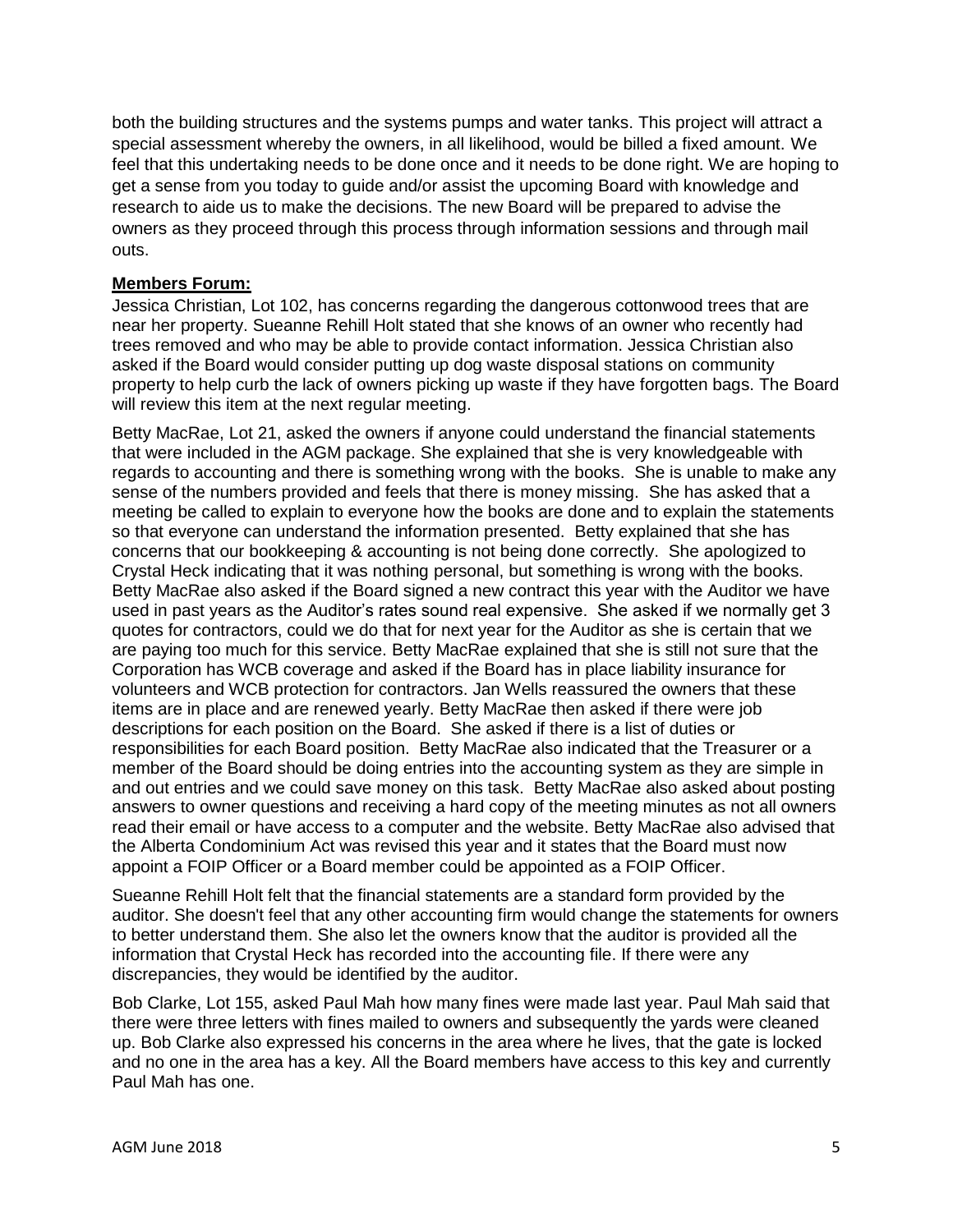Clarence Wastle, Lot 84, stated that the Condominium Corporation is under the Personal Information Protection Act (PIPA) that covers provincial private sector organizations and does not fall under the FOIPP (Freedom of Information and Privacy Protection Act) which applies to all provincial municipalities and other government entities.

Joan Allen, Lot 14, thanked all the volunteers who spend time in the community including the Board members. She wanted to let the Board know that she really wants the Board to work hard to deal with the water issue without having become part of Brazeau County. She loves that this community is gated and is very distinctive to any other area in Brazeau County. Joan Allen is hopeful that the County will work with the Board to get the south entrance access road repaired as per the Fire Smart recommendations. Joan Allen also suggested to anyone with questions regarding the accounting that Crystal Heck would probably work with owners to help them understand.

Jan Wells stated that it is the Board's hope that it can work hard to get the water upgrade completed with the best options for the owners. If the Board and owners cannot take on this task, the only viable option would be to become part of the Brazeau County.

Bev Baltesson, Lot 74, stated she also attended the meeting with Alberta Environment. This upgrade is going to be expensive. The Board has included funds in the budget to spend on an engineering report for this upgrade. She suggested that the Board is open to any suggestions, or if there are resources that someone may know of. Because the community is privately owned there currently is no access to grant money for these repairs.

Wally MacNeil, Lot 7, asked if there was a time frame for the upgrades to be completed. Jan Wells indicated that an engineering report needs to be completed as soon as possible. The new Board will need to work on this right away. Jan Wells said that this upgrade should have been discussed with the Board in place six years ago. Our community has fallen through the cracks and was only recently notified of the upgrades required.

Bob Clarke, Lot 155, asked if the Board has gone to a lawyer to see if there is legal action that can be taken. Jan Wells stated that there has been no discussion about legal action, and the Board wishes to avoid this type of action. Alberta Environment has not contacted the Board since the meeting as they are giving us some time.

Jessica Christian, Lot 102, asked about the grants and why the community would not qualify, and Jan Wells explained that it is because we are private and other communities that received grant funding were in the public sectors (all government municipalities such as towns, cities, counties, etc.).

Marc Girard, Lot 58A, has been in the community for five years and even with the rising condominium fees over the years, there is a community pride here that he doesn't want to lose. He felt that even if the costs become more than living in a city or town he would like to see the community try to rectify this upgrade without the help of the Brazeau County. Marc Girard would like the Board to find the best option for the owners.

Sueanne Rehill Holt commented on the hiring of a property management team as brought up at the April meeting by Mr. Zyda, Lot 6. She thanked Mr. Zyda for giving the Board the quote from a management firm that he had solicited. She wanted to reassure owners that this option is not something that the Board can entertain, as the costs would be significantly higher if the volunteer Board contracted a property manager company.

Doug Milner, Lot 134, expressed his concerns regarding the abuse with the dumpster which is costing owners more due to additional dumpster pick-ups. He felt that it should be removed.